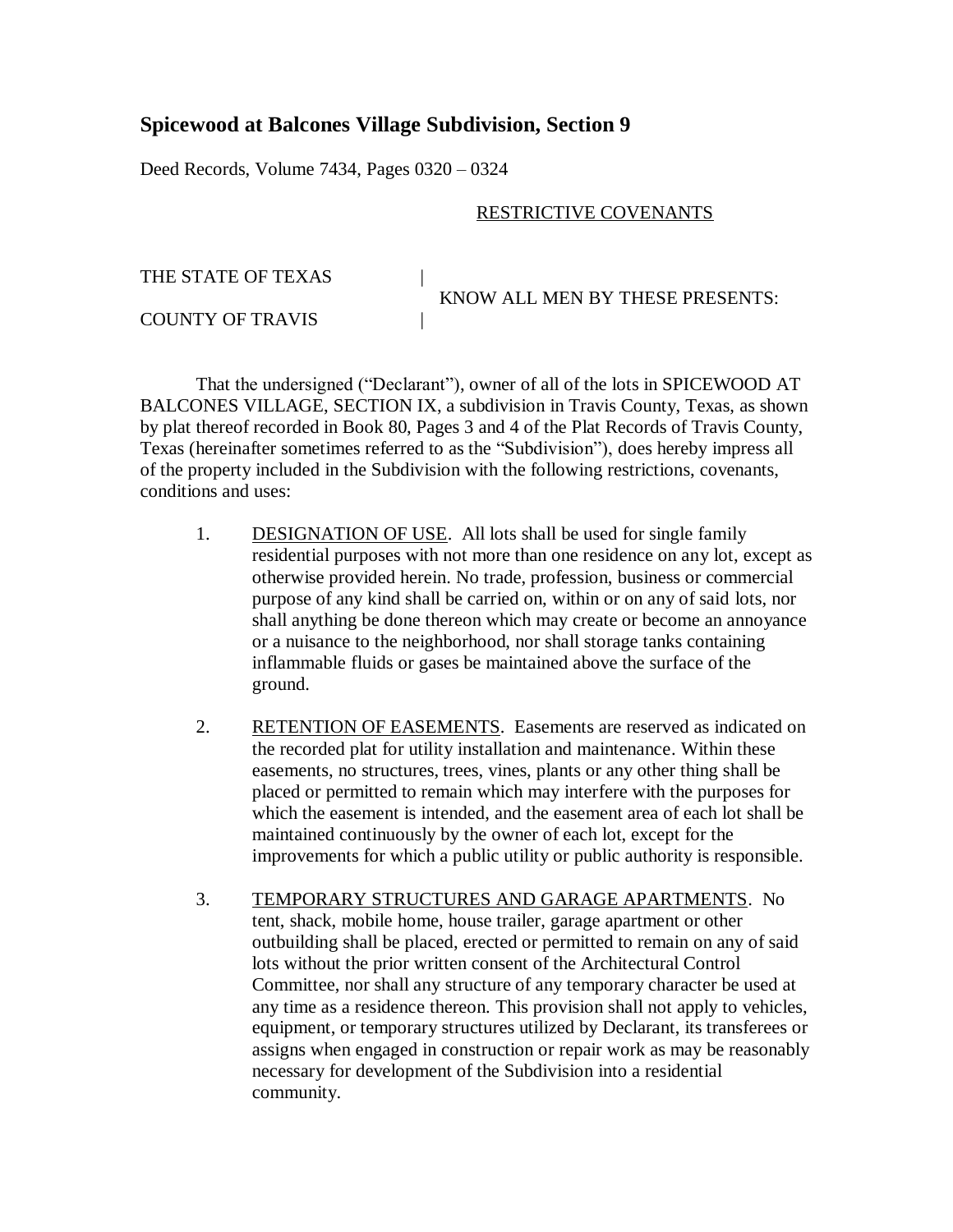4. SIZE AND CONSTRUCTION OF DWELLINGS, GARAGES, AND GUEST HOUSES. All dwellings shall be recognized standard construction with exterior first floor walls of at least seventy-five (75%) percent by area composed of stone or masonry. In computing such percentage all gables, window and door openings shall be excluded from the total area of exterior walls.

The residence, if one-story, erected on any lot shall cover not less than eighteen hundred (1800) square feet of slab or foundation area. If the residence contains one and one-half stories, the slab or foundation area shall contain not less than fourteen hundred (1400) square feet and if two full stories, the slab or foundation area shall contain not less than twelve hundred (1200) square feet. Notwithstanding anything herein to the contrary no residence shall have less than sixteen hundred (1600) square feet of livable area exclusive of garages and porches. A separate garage building, servants' quarters of one-story, or a one-story guest house not to exceed six hundred (600) square feet of floor area will be permitted, provided that such structure or structures are attached to the main residence by common wall or by a covered passageway, and the outer walls of such structure shall be the same construction and percentage by area of masonry as the main dwelling, provided that all such garages shall not front or have the automobile passage opening face the front of the lot and the main dwelling is substantially completed prior to erection of such structures, and provided further that such building complies with all other restrictions, covenants, conditions and uses contained herein.

- 5. MINIMUM LOT SIZE. No structure shall be erected or placed on any lot which lot has an average width of less than eighty (80) feet, nor shall any lot be resubdivided into lots any one of which shall have a width of less than eighty (80) feet at the front property line. For the purpose of these restrictions, a "lot" shall consist of a lot or lots having contiguous frontage and an average width of not less than eighty (80) feet. Notwithstanding the foregoing, any lot as now subdivided and delineated on the plat of the Subdivision shall be considered to be a lot.
- 6. SET-BACK, FRONT LINE AND REAR LINE. No structure shall be located or erected on any lot nearer to the front lot line than as indicated by the "building line" shown on the recorded plat of the Subdivision, nor nearer than five (5) feet to any side lot line, except that the total combined set-back from both sides shall in no event be less than fifteen (15) feet nor nearer than ten (10) feet to the rear lot line, unless first approved in writing by the Architectural Control Committee.
- 7. ORNAMENTAL STRUCTURES, FENCES, WALLS AND APPURTENANCES. No wire type fence of any description shall be permitted to be erected or maintained on any lot, nor shall any fence, wall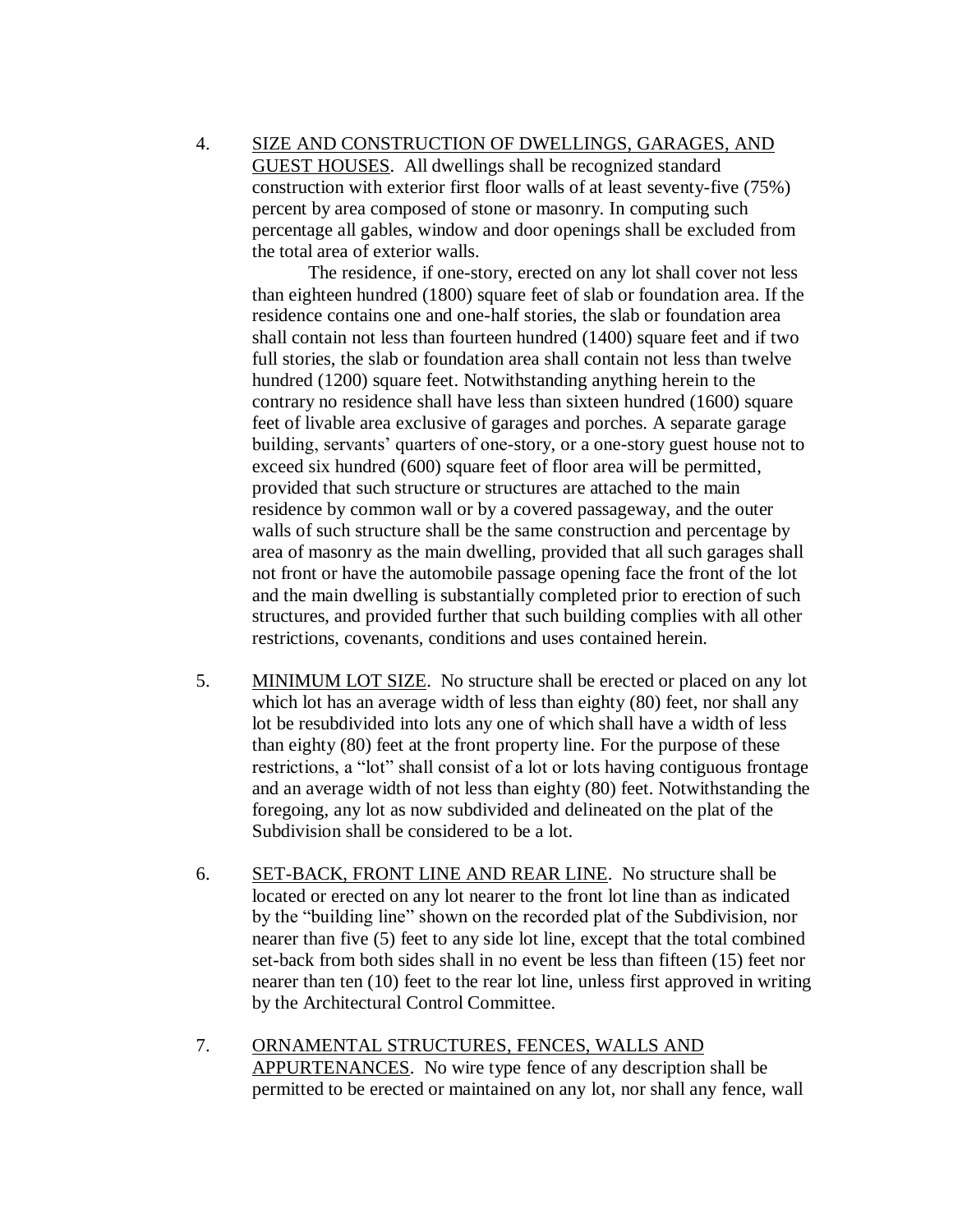or hedge be maintained forward of the front wall line of the main residence except retaining walls of not over six (6) inches above lot grade.

Ornamental structures, fences and walls are permitted subject to approval in writing of the Architectural Control Committee for the Subdivision.

No radio or television or guy wires shall be maintained on any portion of any lot forward of the front wall line of the respective dwelling.

No signs or other type of advertisement shall be permitted on any lot, except one sign indicating a lot is for sale shall be permitted facing the front of any lot, and one such sign facing the rear.

- 8. TRUCKS, BUSES, BOATS AND TRAILERS. No truck larger than  $\frac{3}{4}$ ton, bus, boat or trailer shall be parked in the street in front of any lot except for construction and repair while a residence or residences are being built or repaired in the immediate vicinity, and no truck larger than ¾ ton, bus, boat or trailer shall be parked on the driveway or any portion of the lot, forward of the front building line of the lot.
- 9. ARCHITECTURAL CONTROL. For the purpose of insuring the development of the Subdivision as a residential area of high standards of workmanship, materials and harmony of design, an Architectural Control Committee composed of James H. McCullick, David Drane is hereby appointed. The members of such committee may appoint additional members, may designate their successor, may appoint persons to fill vacancies or may designate an agent to act for such committee. No dwelling, wall, fence or other structure shall be placed upon any lot until the plan therefor and the plat plan have been approved in writing by the Declarant or the Architectural Control Committee, or by an appointee of the Architectural Control Committee. Refusal or approval of the plans and specifications by the Architectural Control Committee may be based on any grounds, including purely aesthetic reasons, in the sole discretion of the Architectural Control Committee. All plans and specifications submitted to the Architectural Control Committee shall become the property of such Committee. No alterations in the exterior appearance of any dwelling or structure shall be made without like approval by the Architectural Control Committee. No dwelling or other structure shall remain unfinished for more than one (1) year after the same has been commenced. In the event the Architectural Control Committee, or its designated representative, fails to approve or disapprove within thirty days after plans and specifications have been submitted to it, such plans shall be deemed to have been approved. When, in the opinion of the Architectural Control Committee, a waiver or modification of any of the restrictive covenants would not impair or detract from the high quality of the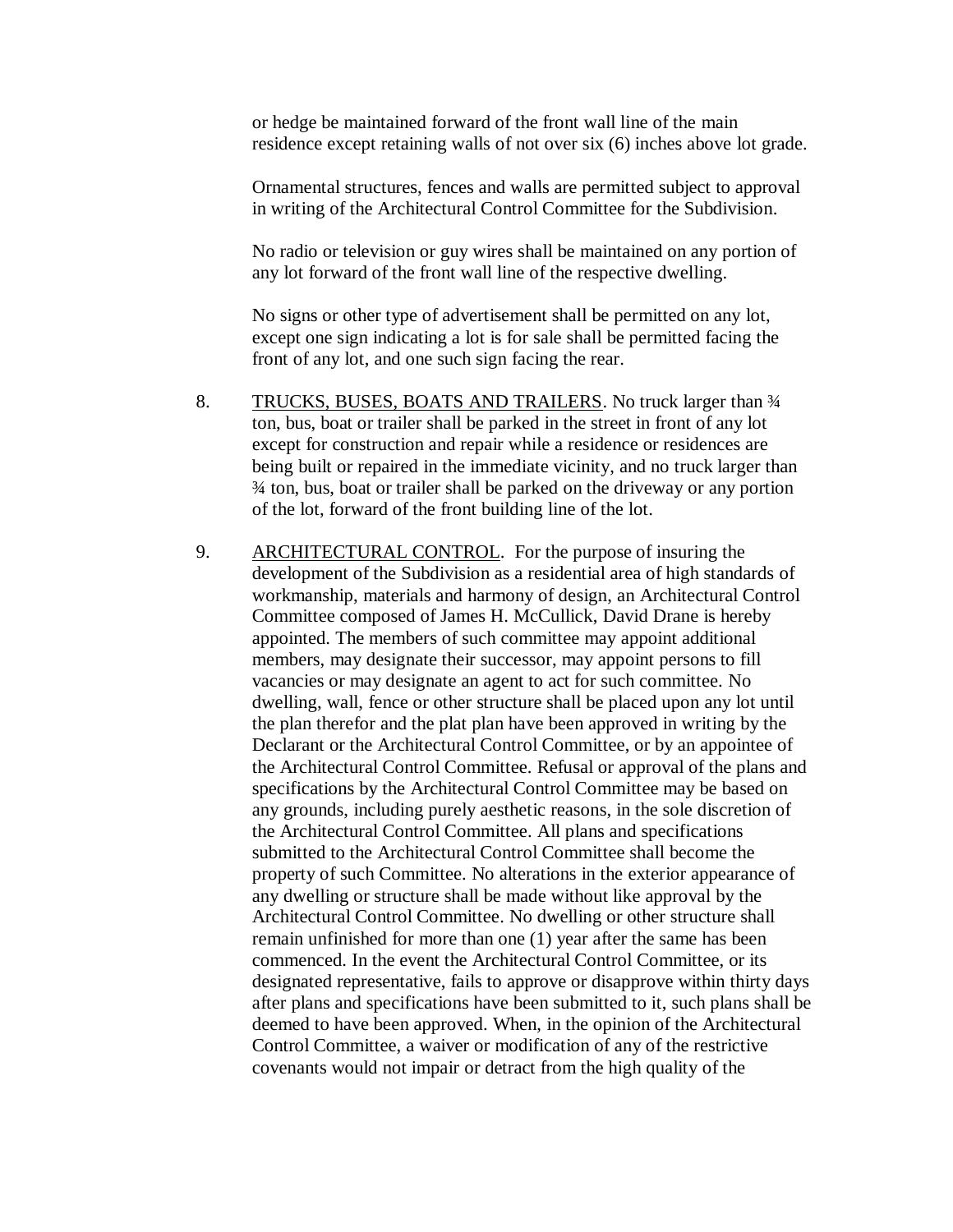Subdivision, it may, by written instrument recorded in the Deed Records of Travis County, Texas, waive or modify any such restriction.

- 10 ANIMALS. No animals, livestock or poultry shall be raised, bred or kept on any lot, except that cats, dogs or other household pets may be kept, provided that they are not kept, bred or maintained for any commercial purpose.
- 11 CLEANLINESS. No trash, ashes or any other refuse may be thrown or dumped on any vacant lot, park or drainage area in the Subdivision, and no inoperable automobiles, appliances, discarded furniture, or similar types of articles shall be stored or kept on any lot unless such articles are enclosed and shielded from the public view by an adequate fence.
- 12. OIL, GAS, MINERAL, MINING AND EXCAVATION OPERATIONS. No oil, gas, mineral, mining or excavation operations of any kind or character shall be permitted upon any lot or area of the Subdivision.
- 13 SEWAGE. No dwelling in the Subdivision shall be serviced other than by a public or private sanitary system, and no dwelling shall be serviced by a septic tank, and in the event that the lots are serviced by a Municipal Utility District, each owner, upon acceptance of title to a lot covenants and agrees to pay all reasonable and necessary charges of such utility district and to perform all of the other obligations of a property owner within such district.
- 14. SIDEWALKS. Prior to the occupancy of any residence on any lot in the subdivision, the owner of any such lot, at his expense, covenants and agrees to construct any sidewalks or other walkways which may be required by any applicable governmental authorities.
- 15. GENERAL PROVISIONS. These provisions are hereby declared to be restrictions, conditions, covenants and uses running with the land and shall be fully binding on all persons acquiring title to property in the Subdivision, whether by descent, devise, purchase or otherwise, and every person, by the acceptance of title to any lot in the Subdivision, shall thereby agree to abide by and fully perform the foregoing restrictions, conditions, covenants and uses which shall be binding until January 1, 2001. On and after January 1, 2001, said restrictions, conditions, covenants and uses shall be automatically extended for successive periods of ten (10) years unless changed in whole or in part by a vote of the owners of three-fourths (3/4ths) of the then owners of lots in the Subdivision.
- 16. ENFORCEMENT. If any person or persons shall violate or attempt to violate any of the above restrictions, conditions, covenants and uses, it